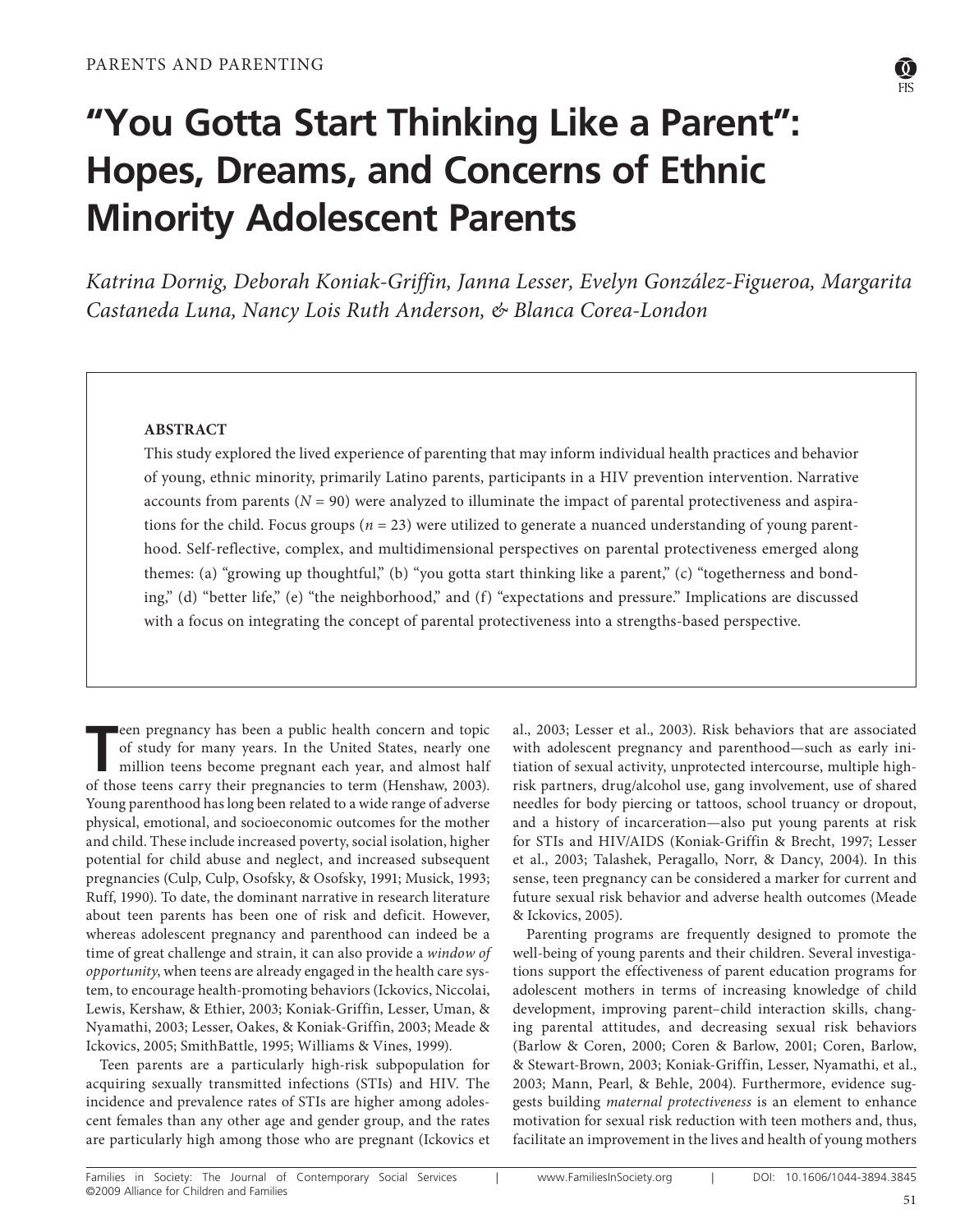(Koniak-Griffin, Lesser, Nyamathi, et al., 2003; Lesser et al., 2003). The construct of maternal protectiveness refers to the mother– child emotional attachment that positively influences parental behavior (Koniak-Griffin, Lesser, Uman, et al., 2003; Lesser et al., 2005, Lesser, Oscós-Sánchez, Tello, & Cardenas, in press). Young parent programs aimed at health promotion and risk reduction may be effective vehicles to foster the development of *parental protectiveness*, increase health-promoting behaviors, and decrease risk behaviors among teens.

Limited research has examined the personal experiences of young parents (mothers *and* fathers), their feelings about parental roles, and their unique needs and social circumstances. Even less research has focused on young Latino parents. This paper reports the results of a two-phase, qualitative fieldwork study that arose from a larger, quantitative study evaluating a six-session HIV prevention program for young, primarily Latino, mothers and fathers; the program was called Respecting and Protecting Our Relationships: HIV Prevention for Teen Fathers and Mothers (RPOR) (Lesser et al., in press). A unique focus of the original study's couple-focused curriculum was an emphasis on developing parental protectiveness to motivate healthy sexual decisionmaking and reduce risky sexual behavior.

The purpose of our qualitative study was to increase understanding of the contextual beliefs, attitudes, and values related to parenting that might influence the behavior of young parents. It was also an opportunity to understand the perceptions of young parent participants related to the key curriculum construct: parental protectiveness. Understanding young parent perspectives—their hopes, dreams, and concerns for their babies and themselves—is instrumental to the design of relevant and effective social welfare family health interventions as well as to better inform clinical practice and health policy.

## **Literature Review**

Research findings demonstrate women of all ages make numerous positive behavioral changes during pregnancy (e.g., improved diet; reduced tobacco, alcohol, and illicit drug use; and reduced involvement in violent activities) (Hunt, Joe-Laidler, & Mac-Kenzie, 2000; Hunt, Joe-Laidler, & MacKenzie, 2005; Miller, 2001; Moore & Hagedorn, 1999; Nyamathi & Lewis, 1991; Nyamathi & Vasquez, 1989). Furthermore, in a growing body of research, some adolescent mothers describe motherhood as a time that offers an alternative life course, gives meaning to their life, provides hope for a better future, inspires responsibility, and leads to positive behavior change (Anderson, 1990; Arenson, 1994; Hunt et al., 2005; Lesser, Koniak-Griffin, & Anderson, 1999; Sciarra & Ponterotto, 1998; Seamark, & Lings, 2004; SmithBattle, 1995; Williams & Vines, 1999).

Investigations of both teen mothers and fathers suggest the experience of having children can be transformative, leading to significant, positive behavior change (Foster, 2004; Hunt et al., 2005; Hughes, 1997; Lesser et al., 2003; Lesser et al., in press; Lesser, Tello, Koniak-Griffin, Kappos, & Rhys, 2001). Compared with adolescent mothers, relatively little is known about adolescent fathers, even though studies indicate they share similar concerns with their female partners about the well-being of their child and adopt healthier personal behaviors due to their parent role (Lesser et al., 2001; Lesser et al., in press; Powell, 1995). These findings

reveal that urban, low-income, ethnic minority young men also feel concern, respect, and responsibility for their children, consider their role as father to be central to their identity, want to be actively involved in childrearing (emotionally and financially), and feel that being a father contributes to their own development as individuals (Allen & Doherty, 1996; Marsiglio, 1993; Rivera, Sweeney, & Henderson, 1985).

In this qualitative study, direct accounts from young parents themselves were analyzed through qualitative techniques to explore the meaning of parental protectiveness and to understand how hopes for their children might impact parents as individuals. These accounts came from a specific written intervention activity, "Letter to My Baby," and follow-up focus groups for a deeper, more nuanced understanding of the participant lived experiences of parenthood.

## **Background and Context for Qualitative Study**

Respecting and Protecting Our Relationships: HIV Prevention for Teen Fathers and Mothers (RPOR) was a randomized clinical trial designed to evaluate the effects of a bilingual (English and Spanish), six-session, 12-hour, couple-focused, and culturally sensitive HIV prevention program for young Latino parents. The objective of RPOR was to reduce risk for sexually transmitted HIV among primarily Latino parenting adolescents in Los Angeles. Parental protectiveness was fostered throughout the program by specially designed curriculum writing activities and through discussions to enhance the positive aspects of relational norms (e.g., protecting the family) and to motivate reduction of risky sexual behavior. The curriculum also included skill-building activities, videos, and group discussions. For a full discussion and explication of the theoretical framework informing RPOR and the specific curriculum activities, see Lesser et al., 2005.

The exercise of interest for this supplemental study occurred during the sixth and final session of the intervention. In this session, the teens were asked to individually write a "Letter to My Baby." In it, they were asked to identify their hopes and dreams for their child and to identify two things they could do now to provide a safe future life for their baby. After a period of writing independently, participants rejoined the group to read and discuss their letters.

## **Method: Supplemental Qualitative Study**

#### *Design*

Qualitative methods are particularly useful to develop in-depth, rich, and nuanced accounts of the lived experiences of research participants. This two-phased study utilized qualitative fieldwork strategies to understand the experience of parenting through the eyes of the young parents themselves. These strategies can reveal what people think and show us the meanings of their everyday experiences (Spradley, 1980). This approach is particularly appropriate in studies of marginalized populations whose experiences and social contexts may have been historically excluded from research. Ethnic minority teen parents could be considered as one such marginalized group.

In the first phase of this study, we analyzed the letter data to better understand participant perceptions and experiences of the curriculum construct, parental protectiveness, and to develop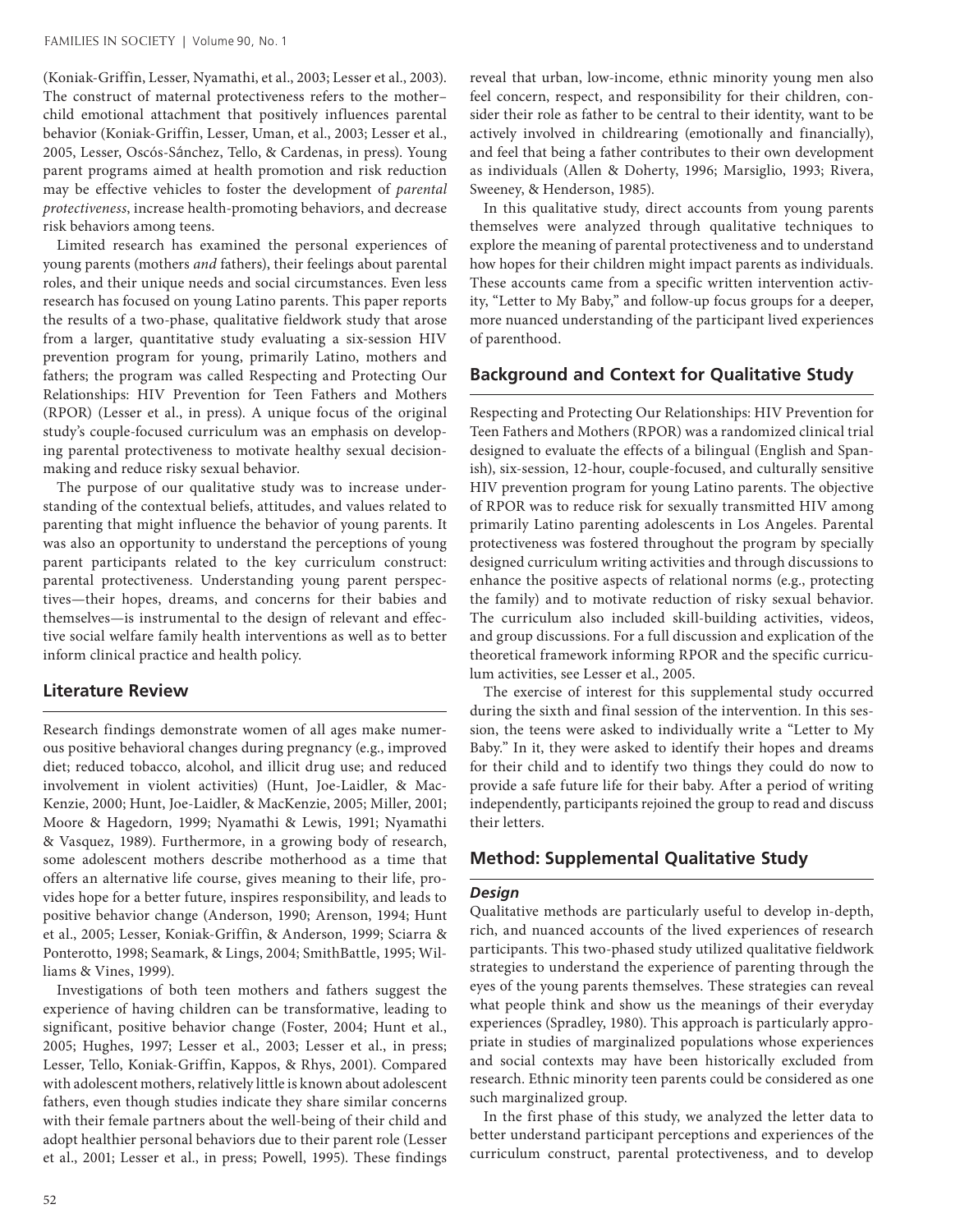conceptual areas for further in-depth exploration and refinement in the focus groups. Congruent with grounded theory analysis procedures, the concept of parental protectiveness was utilized as a *sensitizing concept* (Charmaz, 2006). This initial concept was a starting point and tentative tool for developing our ideas and analysis of the data. Thus, as we began our analysis, we were particularly interested in how the young participants understood their experiences as parents and if/how this role affected their own behavior as individuals. The first phase (analysis of the letters) helped us to develop themes that were grounded in the participant experiences and perceptions of parenthood. The second phase (focus group interviews) allowed us to take the thematic findings that appeared in the context of the letters and explore them in more complex and nuanced ways.

#### *Phase I: Data Analysis of the Letters*

The sample included participants attending the sixth and last session of RPOR whose letters were contained in our database (*N* = 90). The letters were not available for analysis from all of the participants in the intervention group for a variety of reasons, including participant absenteeism at the last session or participants taking their letter home with them that day instead of giving it to the facilitator. However, no significant differences were found in the demographic characteristics between those participants with and without a letter. Seventy-five participants wrote letters in English, and 15 wrote their letters in Spanish. Eighty percent (*n* = 72) of the participants identified themselves as Latino. Forty-three males wrote letters, and 47 females wrote letters. The participant average age was 19, with a range of 15–25. See Table 1 for further demographic information.

This phase of the study analyzed the letters written by the young parents to their babies. The letters varied in length and depth, ranging from one paragraph to two pages, but most were at least two to three paragraphs. Some letters written in English had Spanish words interspersed throughout (especially for terms of endearment such as "*mijo*"). Some of the letters also included symbols or drawings such as hearts, a butterfly, or graffiti-like initials.

To help ensure scientific rigor, three specially trained members of the research team (two of whom were bilingual/bicultural) independently conducted an analysis of the letters (Denzin & Lincoln, 2000). First, the letters were reviewed (in English and Spanish) multiple times for a general understanding of their content. Using grounded theory coding techniques, they were all read, reread, and hand-color-coded by topic. Words, phrases, or sentences from the letters were assigned *open codes*, which characterized the meaning of the data segment. After analyzing and hand-coding, the coders met to establish a preliminary codebook (a list of the most significant or frequent initial codes and categories identified across coders) (Charmaz, 2006). Some examples of these codes and categories (using words of the participants) were as follows: being there, bonding, expectations, encouragement, trust, understanding, stability, determination, pressure, friend, judgment, responsibility, avoid mistakes, and provider. At this point, the Spanish letters were translated into English by a separate bilingual/bicultural, native Spanish speaker, and then transcribed with the English letters into computer files.

Using Ethnograph software (Version 5.08) as an organizational tool, the first author read and reread the letters, then coded all the letters in English according to the preliminary codebook.

This process helped the first author to further sort, synthesize, integrate, and organize the data. Where the codes and categories overlapped, the first author collapsed them into themes. Thus, themes were made up of multiple relevant and repeating codes and categories that provided dimension and depth to the central thematic concept. Some examples of these conceptual categories and themes were as follows: values, parental support, parental change/ purpose, future planning, protection and safety, family relationships, and child as healer.

#### *Phase II: Focus Group Interviews*

During the Phase II focus group process, we presented the conceptual categories and thematic findings from the letters through a "card sort" activity. The purpose of the card sort activity was to confirm and expand on the Phase I themes. The value of Phase II was the dynamic, interactive nature of the discussion group format, which prompted participants to expand on and elaborate upon the findings from Phase I. Through this group discussion, we were able to understand the conceptual categories and themes in deeper, more nuanced detail, from the perspectives of the participants, as well as to allow alternate, conflicting, or additional perspectives to come forward.

The focus groups occurred, on average, one year after completion of the intervention and completion of the 12-month follow-up evaluation (so as not to contaminate quantitative findings). A convenience subsample was randomly selected from the pool of 90 until we reached our target size (approximately 20% of the sample who wrote letters). Fourteen females and 9 males participated in the focus groups  $(n = 23)$ . Four English-speaking focus groups and two Spanish-speaking focus groups were completed over a three-week period. In an effort to gather richer data, we organized different combinations of participants for the focus groups (two groups were with couples and the rest were female/male separate). This approach was also consistent with the exercise format the participants were accustomed to in the original program (some activities together as couples, and some individual, gender separated). These group interviews were conducted in a communitybased agency and varied in size from 2–6 participants, all of whom were Latino (with the exception of one male). Participants received \$15 compensation for their time as well as child care and transportation.

Two specially trained research assistants facilitated each focus group discussion. The facilitators led the group through a "card sort" activity (also known as a "pile sort") and group discussion. The primary purpose of the card sort activity was to stimulate conversation about the conceptual categories and themes from the Phase I analyses of the letters. The card sort is an ethnographic strategy and has been used in a wide variety of social science and health research (Anderson, Nyamathi, McAvoy, Conde, & Casey, 2001; Canter, Brown, & Groat, 1985; Morse & Field, 1995; Neufeld et al., 2004; Ryan & Bernard, 2000).

During the focus groups, each participant was given a stack of cards, similar to a deck of playing cards. Each card contained one phrase or statement that reflected a specific conceptual category or theme from Phase I data analysis of the letters. The card sort statements were grounded in the study data and used the words of the young parents themselves as much as possible (Anderson et al., 2001; Neufeld et al., 2004). To protect confidentiality, personal and contextual identifiers were removed from the statements.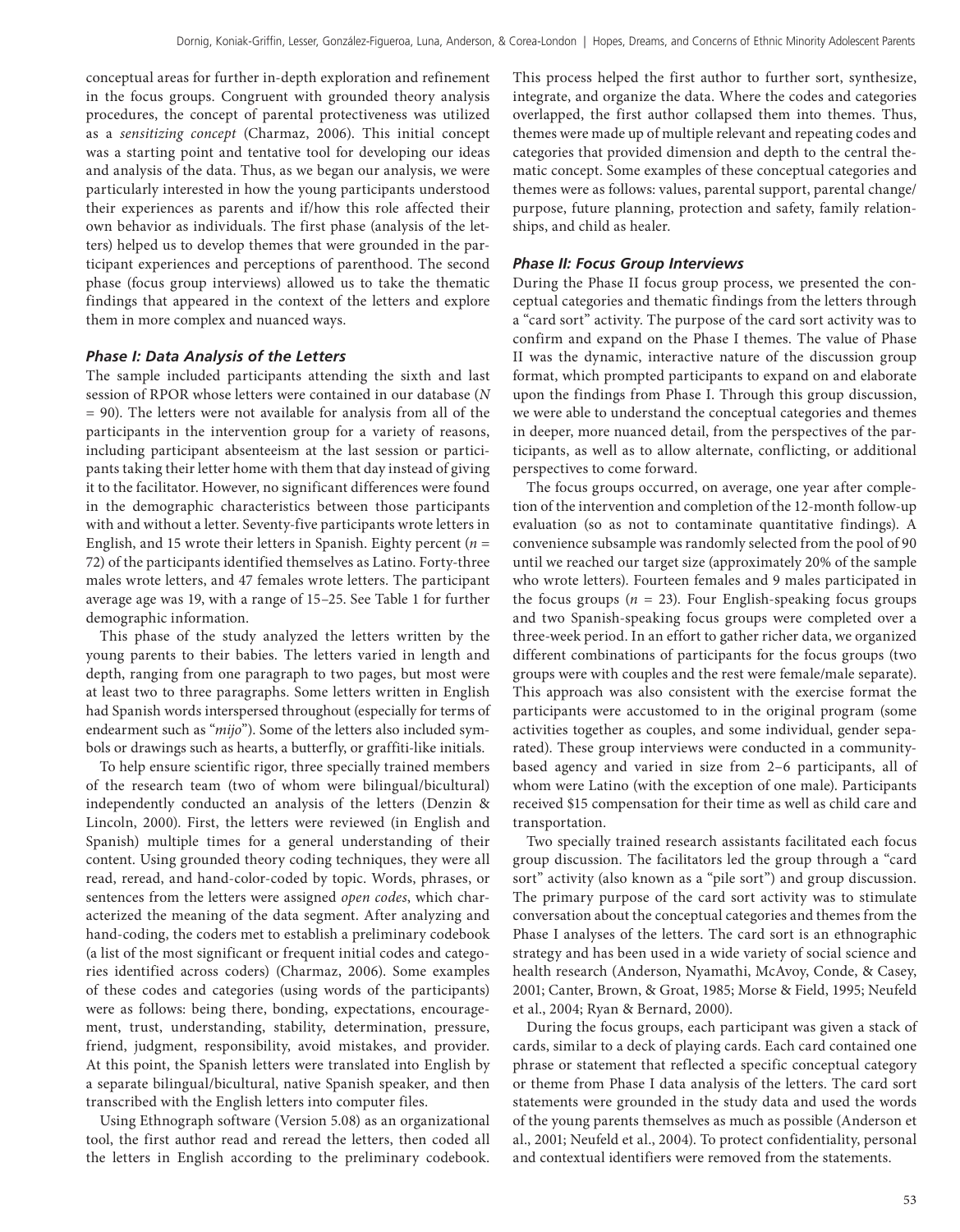#### **TABLE 1.** *Demographics of Intervention Participants Who Wrote Letter*

| <b>DEMOGRAPHIC VARIABLE</b>        | MALE $(n=43)$          | FEMALE $(n = 47)$      | TOTAL $(N = 90)$        |
|------------------------------------|------------------------|------------------------|-------------------------|
|                                    | M(SD)<br>$\mathcal{R}$ | M(SD)<br>$\mathcal{R}$ | M(SD)<br>$\overline{R}$ |
|                                    |                        |                        |                         |
| Age                                | 20.83 (2.32)           | 18.50 (1.47)           | 19.61 (2.24)            |
|                                    | $R = 16.51 - 25.97$    | $R = 15.13 - 22.90$    | $R = 15.13 - 25.97$     |
| Years of education                 | 11.56 (1.98)           | 10.85 (1.60)           | 11.19 (1.82)            |
|                                    | $R = 4.00 - 15.00$     | $R = 6.00 - 13.00$     | $R = 4.00 - 15.00$      |
| Number of children                 | 1.12(0.50)             | 1.15(0.36)             | 1.13(0.43)              |
|                                    | $R = 0.00 - 2.00$      | $R = 1.00 - 2.00$      | $R = 0.00 - 2.00$       |
| Length of relationship (months)    | 35.77 (20.91)          | 34.06 (17.51)          | 34.88 (19.12)           |
|                                    | $R = 4.00 - 120.00$    | $R = 3.00 - 85.00$     | $R = 3.00 - 120.00$     |
|                                    | f(%)                   | f(%)                   | f(%)                    |
| Ethnicity                          |                        |                        |                         |
| <b>Black</b>                       | 5(11.63%)              | $4(8.51\%)$            | 9 (10.00%)              |
| Hispanic                           | 33 (76.74%)            | 39 (82.98%)            | 72 (80.00%)             |
| Middle Eastern                     | $1(2.33\%)$            | $0(0.00\%)$            | $1(1.11\%)$             |
| Non-Hisp. White/ European American | $0(0.00\%)$            | 2(4.26%)               | 2(2.22%)                |
| Other/Mixed                        | 4 (9.30%)              | 2(4.26%)               | 6(6.67%)                |
| Highest education completed        |                        |                        |                         |
| 4th-6th grade                      | 2(4.65%)               | 2(4.26%)               | 4 (4.44%)               |
| 7th-9th grade                      | 1(2.32%)               | 5 (10.64%)             | 6(6.66%)                |
| 10th-11th grade                    | 13 (30.23%)            | 23 (48.94%)            | 36 (40%)                |
| 12th/high school graduate          | 18 (41.86%)            | 12 (25.53%)            | 30 (33.33%)             |
| Some college                       | 7 (16.28%)             | 5 (10.64%)             | 12 (13.33%)             |
| AA degree                          | 2(4.65%)               | $0(0\%)$               | $2(2.22\%)$             |
| Number of children                 |                        |                        |                         |
| 0                                  | 3(6.98%)               | $0(0.00\%)$            | 3(3.33%)                |
| 1                                  | 32 (74.42%)            | 40 (85.11%)            | 72 (80.00%)             |
| 2                                  | 8 (18.60%)             | 7 (14.89%)             | 15 (16.67%)             |

The participant was asked first to prioritize the cards in terms of what they believed best represented their experience as a young parent. They were then asked to talk about their top three cards, to comment on the importance of this idea for them, and to explain it in their own words.

Focus groups lasted approximately one and a half hours, were audiotaped, and made use of flip charts to document the data and seek clarity from the participants. Specially trained observer/ recorders (one per focus group) recorded general observations onto structured field note templates designed to systematically capture verbal and nonverbal interactions between participants, events, and activities occurring in the setting (Anderson, 1987; Hymes, 1974; Sharma, 2004). A trained member of the research team, a native Spanish speaker, transcribed the two Spanish focus group tapes in Spanish. The first author transcribed the four English focus group tapes. Padgett (1998) has suggested transcription of interviews allows for a greater intimacy with the data. Handwritten, structured field notes and flipcharts from the group interviews were also transcribed for analysis. Following procedures recommended by Krueger & Casey (2000), four specially trained members of the research team, who had been present at multiple focus groups, independently analyzed the transcribed data. The two team members who were native Spanish speakers

analyzed the Spanish focus group transcripts in Spanish, and they then translated the findings into English. The analysts followed a structured analysis protocol, as described previously in Phase I data analysis, and similarly conducted analysis of the field observation data. The themes from Phase II data analysis were thus synthesized with the themes across data collection methods and phases of the study.

#### **Results**

The narratives of these young, primarily Latino parents reveal self-reflective, complex, and nuanced perspectives on parenting and parental protectiveness. The narratives emerged from both the letter and focus group accounts. The following themes were developed in the analyses:

- 1. "Growing up"
- 2. "You gotta start thinking like a parent"
- 3. "Togetherness and bonding"
- 4. "Better life"
- 5. "The neighborhood"
- 6. "Expectations and pressure"<sup>1</sup>

<sup>1</sup> Quotation marks indicate participants' language.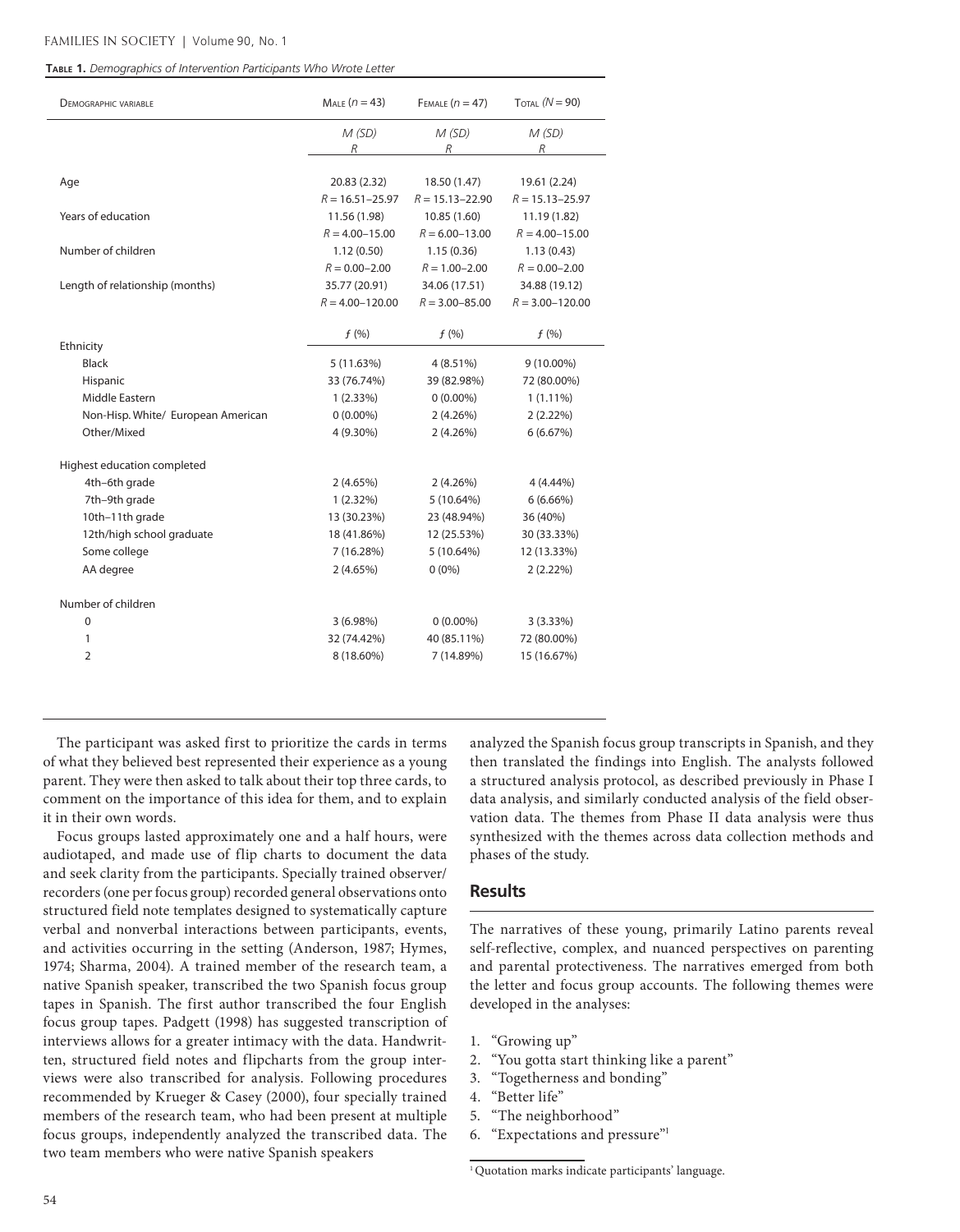#### *Theme 1: "Growing up"*

The narratives of these young parents indicate that being a parent has challenged them to grow up and has created a series of "changes" in them, leading to more "responsibility," "stability," and "determination." Repeatedly, the young parents wrote and spoke about changing their "bad habits" now that they had children. The following quotation illustrates this concept of positive behavioral change and personal development as a result of the challenges of being a parent:

You know, I did everything, you know, gang bang, sell drugs, all that shit, you know, just cruising. And when my girl was pregnant, when she told me, after that, like everything changed, you know. I moved from East LA toward Bell Garden and changed everything, you know, for my daughter. (focus group, male)

Whereas many of the young parents identified very positive changes that having a baby has led to in their lives, they also described a mature, realistic awareness of the challenges they faced as young parents. The following exchange among female participants in one focus group illustrates this ambivalence about the difficulty of being a young parent (the opportunities lost), while at the same time viewing their early parenthood as key to their positive and healthy development:

Participant A: 'Cause it is hard, you know, you're a girl. I go to work, and then I come home and I take care of my baby, and then I come home and have to cook. I have to wash clothes. I have to make sure I have groceries. I have to make sure . . . I showered my daughter. I got to make sure she ate.

Participant B: It's hard too, because the age we got pregnant, we're still little girls too, but we have all that . . . it's hard sometimes when your friends come up to you and they tell you everything they're doing.

Participant A: Sometimes, but I wouldn't change it for what I have now . . . . I don't regret having my daughter . . . 'cause I think she's like the best thing that's ever happened to me.

The narratives of the young parents also demonstrate the difficulties inherent in juggling high school, work, relationship with partner, and parenting duties. In the following quotation, a young mother discussed the impact of becoming pregnant on her educational goals, and how those goals had to be postponed since becoming a mother:

Well, when I got pregnant, I had just graduated . . . But I wanted to go to college. I wanted to be a doctor. I wanted to do a lot of things, and that kind of just pulled me back a little bit. But, my dad's like, "Well, you know you could still do it. It's just gonna be twice as hard." And I think, well, yeah, you know I'm gonna do it now, thinking of her. (focus group, female)

### *Theme 2: "You gotta start thinking like a parent"*

The second theme, "you gotta start thinking like a parent," addresses the multiple responsibilities teens perceive as part of their parental roles. Over and over again, these young parents (both female and male) spoke and wrote about the importance of giving unconditional love and support to their children. They described the importance of "responsibility," "love," and "trust." They identified being a "supporter," "protector," "listener," and "encourager," even in the context of difficult circumstances, strained resources, and significant environmental or social stressors. This commitment to "sticking around" is demonstrated in the following quotation:

And I tell her, like, being a dad is a 24/7 job. It's not, you don't get certain breaks. You don't get hours, you know. It's like being a mom, you know, being a parent. I stick around . . . I don't know how you can walk away from something, a little part of you like that. (focus group, male)

As the following comments suggest, this unconditional "being there" seems to include implicit knowledge of the need to protect their children from personal and environmental risks:

I will protect you in every way that I can. I will let you be who you choose to be, but as a parent I will always ask the questions, "who, what, where, when." It's my job to do so and I will do it because I love you. (letter, female)

The role of a moral guide, or a communicator of values, also emerged in the teen narratives. Some values they identified include "self-esteem," "self-confidence," "individuality," "hope," "pride," "respect," "hard work," and "education." These values seem to be related to facing the inevitable "struggles of life" with hope, motivation, and persistence. These values were identified within a broader context of stable family support, parenting roles, sacrifice for the family, and responsibility to others. The following quotations express this perspective:

I love you very much, both of you. Mijo remember this—never give up in life. My dad once told me—*mientras ay vida ay esperanza*. That means while there's life there's hope, so I close this letter telling you once again that I love you. (letter, male)

Closely related to "teach her right from wrong" is the parental responsibility that the teens identified as "role model." Their narratives displayed a keen understanding of needing to put the welfare of their children before their immediate desires, impulses, or concerns.

You know I want her to be in a good environment and all that. I don't want her to be left alone. Because sometime my girl and I, we argue, and you know, and I don't like that she just stares at us. Like, she stares at us, just looking at us, and I just tell her, "You know what, let's take this shit somewhere," because you know my daughter . . . We yell, we argue, and, and I don't want her to learn that. Everything she sees, she does . . . I don't want her to be learning bad things, you know. (focus group, male)

#### *Theme 3: "Togetherness and bonding"*

Perhaps most striking in these narratives is the frequent focus of the young parents on the importance of "communication," "encouragement," "bonding," and being a "friend" to their child. This includes developing openness and "trust" by being a "good listener" and not judging. The use of "friend" seems to be related to improved parenting responsibility as well as a focus on the relational aspects of parenting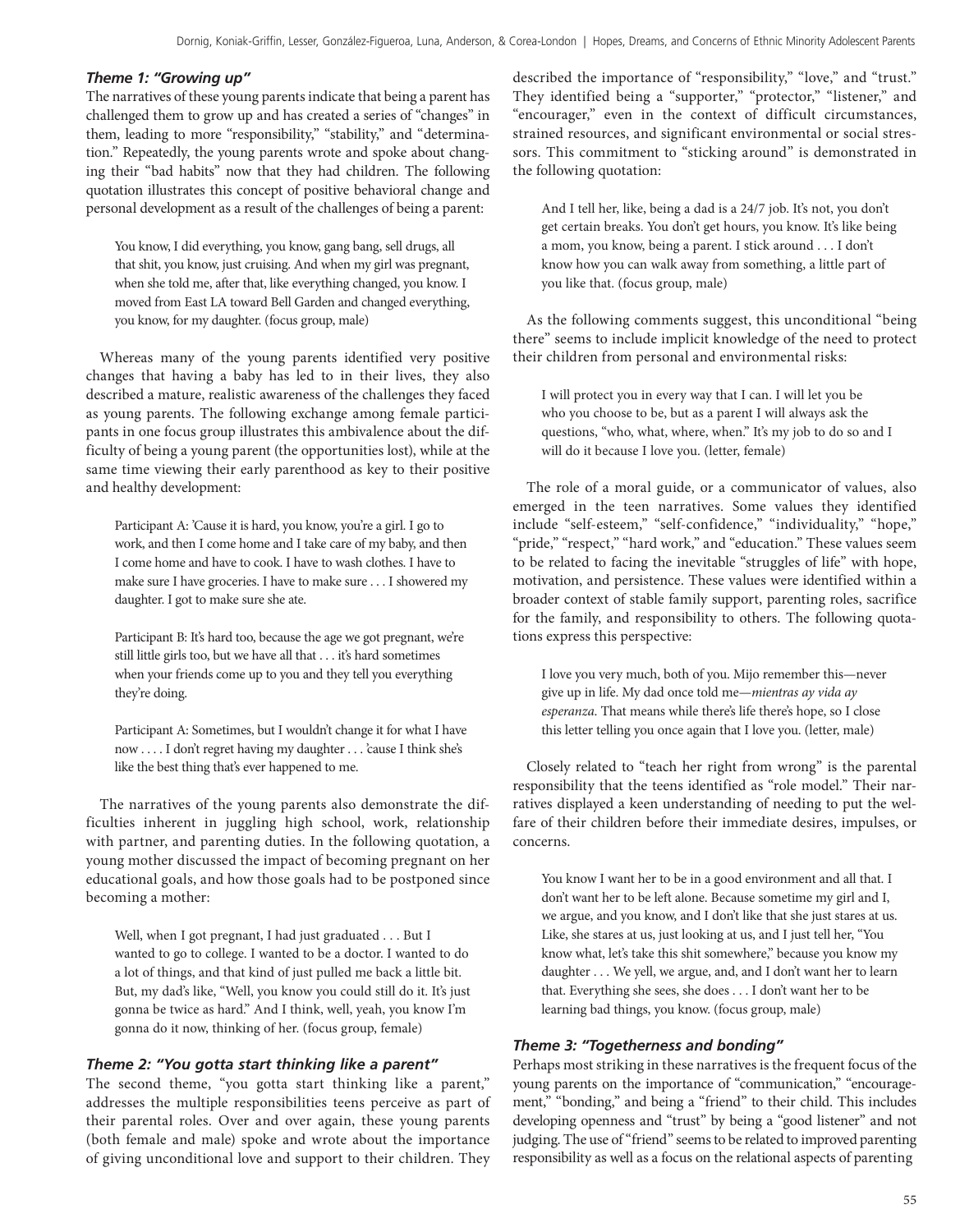*Perhaps most striking in these narratives is the young parents' frequent focus on the importance of "communication," "encouragement," "bonding," and being a "friend" to their child.*

(in addition to the "provider" aspects of the parenting role).

Well, I'll be there to just listen to her. You know, because I know some children that they can't even talk to their parents. So I want to be there and be able to listen to her, to whatever she has to say . . . . I want my daughter not to be afraid to talk to me, to trust me. Have a conversation. (focus group, female)

In the case of these narratives, it is notable that the young parents reveal a sophisticated, reflective, and nuanced understanding of the balance between the positive attributes of being a "friend" and the need to be the responsible authority or provide discipline. The words of the participants reflect a process of thought and serious consideration of the roles and boundaries of parent and child. The following quotation reveals this sentiment:

She was letting her son go out there and do crack. There's a certain limit to friendship, and that's where mother begins, so mother and friendship have to be two in one. Because mother is discipline and so, friendship is, you know, someone where they can have a conversation. So there is a limit. (focus group, female)

In addition to the focus on the relationship between their babies and themselves, these young parents also identified the importance of the relationship with their partner, the father or mother of their child, and their family unit as a whole. They also identified the challenges in juggling these relational roles.

I go to counseling . . . it's like parenting counseling, because I want to learn more, you know . . . like they told me there's a time to be like a husband, and there's a time to be a dad, you know. And you, you got to learn how, you know, make the switch, they say, so you can be a dad, and a husband. (focus group, male)

#### *Theme 4: "Better life*"

Another noteworthy theme throughout the letters and focus group discussions was the expressed wishes by the young parents for their children to have better lives than they had. This included both avoiding the mistakes of the parents and having specific goals or future plans for their children. The young parents identified not wanting their children to become teen parents and wanting them to stay focused on school to "get an education" so they could be professionals.

same mistake I did, and also be somebody in life. (letter, female)

The teens also described wanting to avoid parenting mistakes their parents made with them. This reflects greater understanding of multigenerational family patterns, empathy for their own parents, and a commitment to individual responsibility for change.

Well, we see our parents' mistakes, you see. And then, and we see what they did wrong. And we don't want to do the same mistakes as they did. Same as us, they're going to see what we did wrong, so they're going to learn out of it. So we're learning and we're teaching, same as we're, we're teaching them, and they're learning from us. They're learning, "Oh, she did this good. Oh, but she did that wrong over there." . . . But every generation is changing to good, to better, because everybody's looking at their mistakes. (focus group, female)

#### *Theme 5: "The neighborhood"*

The young parent narratives reveal a keen understanding of the effects of poverty on the household, family relationships, and personal behavior. Further, this theme refers to a context of violence, substance abuse, gang affiliation, and incarceration. The following quotation demonstrates the effects of parents working long hours to meet the family's basic survival needs, resulting in absence from the home and the inability to provide extensive supervision for their teens:

Um, my parents were always busy, so, when it was me, it was just me . . . I was always out on the streets, and when I was out there, you know I ended up using drugs . . . and then it ended up getting worse for me. I'd come home, my mom, she would just tell me, like tell me stuff, but it'd just go in one ear, out the other, and I knew she had to go to work, so I knew I could get away with it. So, it's basically 'cause I knew that mom was busy, so I was gonna run amuck basically. (focus group, male)

In addition to being able to reflect on the struggles of their parents, the young couples in this study also reflected on the intergenerational nature of poverty—how their own financial struggles impacted the development of the relationship with *their* children.

I was out there for six months by myself. Every day, like, I would want to quit my job and come back because I kept thinking about my son . . . I wasn't used to sleeping, like, by myself, 'cause I would always sleep with him. He was attached to me. And then, like, I guess being away for that long, when I came back, he didn't, like, recognize who I was. It was like, like when she left the house, he started crying with me. And he's never done that, and that hurt me, like, a lot—like, man, my own son couldn't even recognize me, like, it was sad. (focus group, male)

The narratives reveal an environment that includes drugs, violence, gang activity, and incarceration. The following statement from a young father reveals the difficult context of parenting that was a reality for him and his partner.

Before I had my son . . . I had caught a case, and I had a warrant out for me . . . it was over, it was over for me. I went to prison,

My hopes for you are that you finish school and don't make the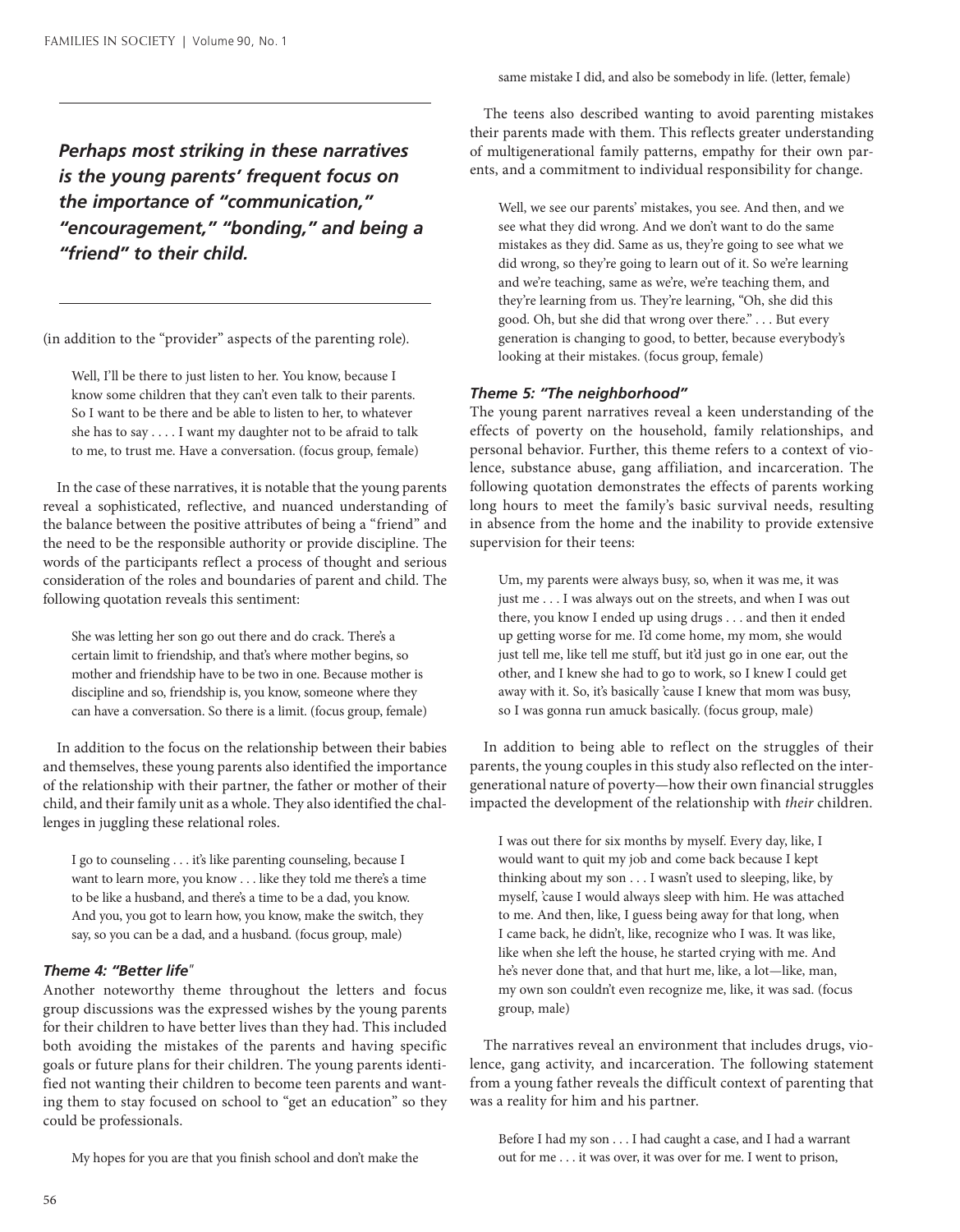came out, and when I came out . . . all I know is my house turned into a big old party house and my son was there . . . I'd see all kinds of traffic coming in and out . . . so I had to call social services on her . . . so I got my son. (focus group, male)

This reality includes the disruption of the parent–child relationship by two institutional forces (prison and the social services system), leading to absences from the child by both the mother and father over time. Overall, the theme highlights the role of sociostructural determinants that create risk environments that negatively impact family relationships and individual behavior.

### *Theme 6: "Expectations and pressure"*

This theme exemplifies the effects of sociocultural and gender norms on families and individuals. The teens identified the restrictive nature of gender roles and expectations. They linked gender expectations directly to the parent–child relationship, indicating that having these kinds of rigid roles pushed their children away.

'Cause I think that's a pressure to boys that they have to be a man. Don't cry, if you fall, don't cry, 'cause you're a man . . . that kind of pushes him away too . . . and that comes . . . in the family, the macho thing. And it's true, like in Mexicans' family that's a lot in common, the macho thing . . . but it's kind of like going away. Because guys are doing . . . they're being different. And girls are being different. (focus group, female)

Whereas the teens acknowledged the limitations of strict gender roles and expectations about their children's development, the females still reported fairly traditional ideas about the roles of father and mother.

I believe that the father is . . . a stronger person, like if you need backup on something, you know, you go and you tell the father . . . the father is the, the supporter of the rules . . . yeah, he is the enforcer. He has the responsibility of going to work, coming home, resting, spending time with his children, as well as he enforces the rules. (focus group, female)

Interestingly, however, the males spoke of their role as an emotional one also, thus identifying more stereotypically "female" qualities of nurturance and love.

Most of all, I'll give you love which money can't pay for. I'll give you the weapons to protect yourself, a shield as big as your imagination, by teaching you the inside things that some people just ignor [*sic*] . . . I'll teach you how to swing that bat at the curve balls of life. My heart, my mind, my soul will be devoted to the care of you. (letter, male)

The narratives also reveal a sense of being judged by social standards or developmental norms, which could be isolating. At the same time, however, they reveal a sense of personal resilience and determination to continue forward.

I want to be able to show my daughter that . . . you could still keep your head up and keep moving. Don't look back, don't feel sorry for yourself, don't regret things . . . so just go ahead . . . like you fell down, get up, and keep walking . . . keep moving . . . I'm gonna make it. (focus group, female)

## **Discussion**

The results from this study offer added insight into the lived experience of young, ethnic minority parents and provide further support of our existing understanding of the contextual experience of young parenthood. The findings show young parents in this program hold complex and multidimensional perceptions of parenthood and of the factors that impact them, their babies, their partner relationships, and their health practices or behaviors.

New findings emerge from this study in themes about relational factors (concern for the partner relationship and empathy for the family of origin) and socioenvironmental issues (reflection on the impact of social context and gender roles). Additionally, the findings reveal a capacity for nuanced self-reflection and empathy for others that represent further psychosocial developmental processes of adolescents. Rather than reflecting a concrete, black-andwhite, self-focused way of thinking, the young parents are able to reflect on the complex experience of parenthood—both the pride and hopes they have for their children and partner relationships as well as the challenges of learning how to balance parenthood and partnership or marriage.

Our study expands on the developing body of knowledge about parental protectiveness by including teen mothers *and* fathers. Furthermore, it provides a window into parent perceptions about their partner relationships. Results also confirm and expand upon knowledge focusing on parental protectiveness vis-à-vis parent behavior change, risk reduction, and health promotion practices. In particular, the following results corroborate prior findings: the transformative nature of parenthood (leading to positive behavioral changes and risk reduction), the challenges of young parenthood (personal, social, environmental, and economic), the focus on values (responsibility, respect, hard work, and education), the importance of parental roles and unconditional support (being a provider, teacher, and friend), and wanting a better life for their children (Anderson, 1990; Arenson, 1994; Hunt et al., 2005; Lesser, Anderson, & Koniak-Griffin, 1998; Lesser et al., 2001; Lesser et al., 2003; SmithBattle, 1995; Spear & Lock, 2003; Williams & Vines, 1999).

Findings may have been stimulated in the original intervention, as the curriculum sought to help participants build empathy for others and thus develop more relationships of harmony and wellbeing in their lives (Lesser et al., 2005). Relational values such as respect, responsibility, and equality were core values woven into the curriculum to help develop parental protectiveness (the parent–child emotional attachment that positively influences parental behavior). Additionally, curriculum exercises were designed to prompt reflection on issues of gender-specific norms, emotional attachments, power between young men and women, and how these issues influence sexual decision making and risk taking. If, in fact, the curriculum did stimulate these ways of thinking, it is noteworthy that over a year later, participants are still talking in focus groups about the powerful effects of individual values, interpersonal roles, and context on family relationships, parenting, and personal behavior.

Given that the quantitative intervention (RPOR) was an HIV prevention and health promotion program, it is interesting to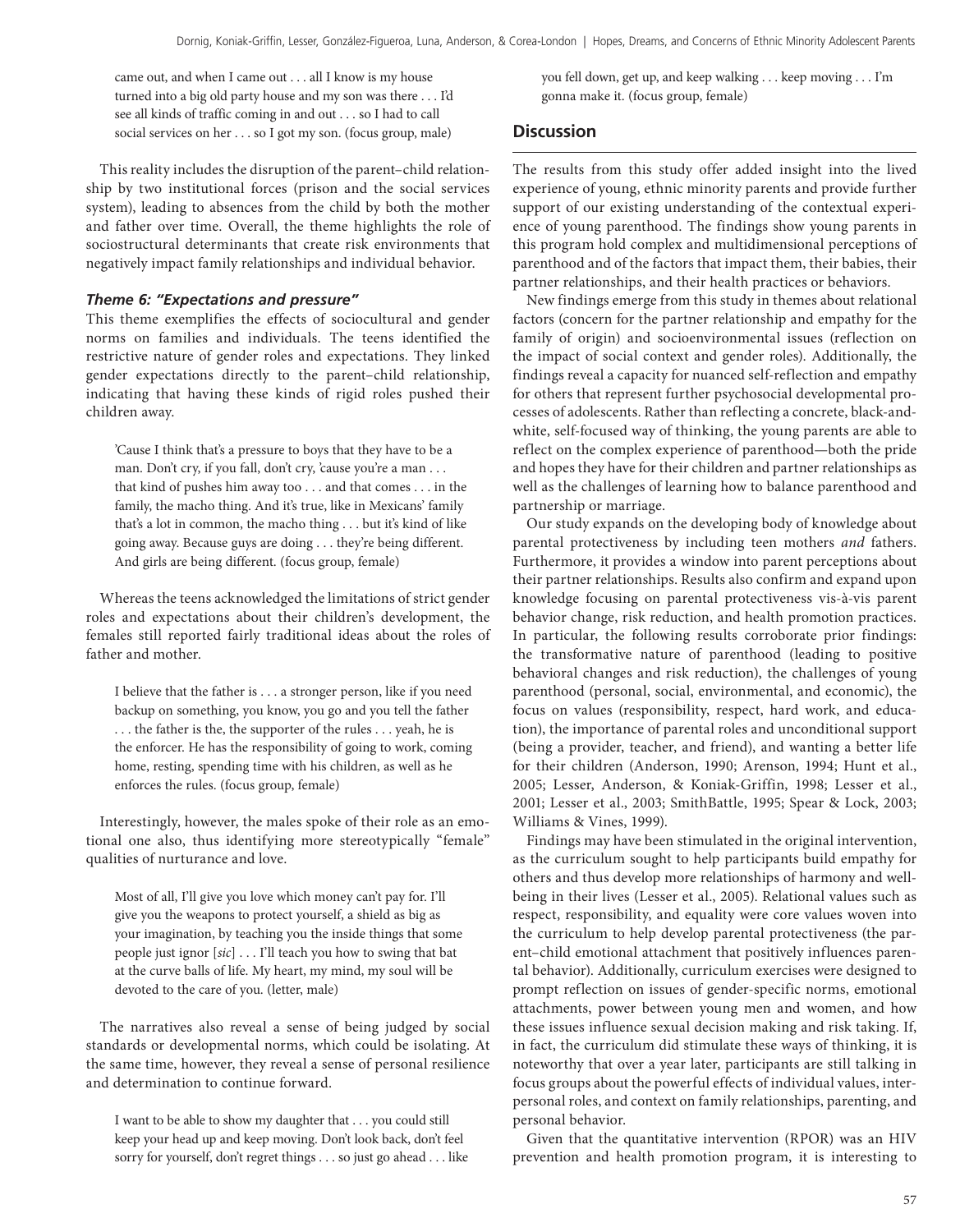note very few parents wrote or spoke about HIV/STIs or sexual health issues. This may simply be a reflection of the reality of their lives. HIV/AIDS does not seem to be perceived as an imminent threat for these young parents. Rather, social and environmental risks—violence, alcohol and drug misuse, and lack of economic and educational opportunities—are identified as more pressing concerns. Findings suggest for this group of teens, protection is a key concern and physical safety is not a given in their environment. The findings also suggest an understanding of the powerful effects of the social environment, or the neighborhood, on personal behavior.

Whereas both data collection methods (letter writing and focus group discussions) sought to understand the voice and perspective of the participant, they reflect different processes (writing versus talking). In our study, the letter writing was a snapshot, individual perspective written for the participant's child. The focus group discussion, on the other hand, was an interactive, extended conversation with one's peers. The letter writing was generally less complex and detailed, and it often seemed to represent symbolic ideals and values. The focus group elicited richer, more nuanced accounts of young parenting from the participants, expanding upon the practical successes and challenges of their daily lives.

#### **Implications**

A major goal of this study was to broaden our understanding of the participant experiences of parenthood so that both the content and process of family health promotion and parenting programs can reflect what is significant, meaningful, and relevant from the perspective of these young parents. The data reflect some young men and women use their experiences of young parenthood, and the concomitant feelings of parental protectiveness, as a source of renewed hope for their future and as inspiration for positive behavior change. The young parents emphasize a relational perspective, one in which they are a "friend" and "communicator" to help their children negotiate the "troubles of life" (risks). They connect a lack of "togetherness" or "openness" to child risk behaviors such as drinking, drug use, and unprotected sex. A question for practitioners is how to best capture the relational strengths evidenced in these findings.

Pregnancy or young parenthood may be an important moment of optimism, an opportunity to build an empathic relationship, a strong therapeutic alliance, and to link young parents to resources and support (Williams & Vine, 1999). A primary focus needs to be on building a clinical relationship with both young mothers and fathers to help them turn their hopes, dreams, and intentions for themselves and their children into sustained behavioral change. It will be key for practitioners and health promotion programs to maximize this "window of opportunity" that young parenthood presents for behavior change and health promotion. More emphasis is needed on offering services for fathers, young couples, or families.

Findings from this study suggest when working with teen parents in health promotion programs, a strengths-based and systemic, contextual perspective should be used along with a focus on individual behavior change. The teen narratives demonstrate the ability to reflect on themselves and their parenting behaviors as well as how those behaviors might affect their children. The desire and intention to be encouraging and "good" role models to

their children is striking, and it is a key parenting strength upon which to build. The teens also demonstrate a mature willingness and ability to take responsibility for themselves and their actions, regardless of what they did or did not receive from their parents and families of origin. Even when the young parents speak of remaining hurt or sadness from their relationships with their parents, they seem able to identify the intergenerational process of family dynamics and "mistakes." They describe using this knowledge and emotional experience to help reflect on their own process as parents. Clinical relationships and community-based, participatory health promotion programs should be developed to expand on existing self-protective behaviors and family strengths so that young parenthood does not constrain opportunities for the future.

Practitioners can utilize letter writing with clients to identify strengths and resources as well as personal and environmental areas of vulnerability or concern (Bandura Cowley, Farley, & Beamis, 2002). The process of letter writing may also serve as a powerful starting point for a collaborative therapeutic relationship by demonstrating that the client's ideas and beliefs will be heard and respected. Letter writing can serve as a concrete and safe way for adolescents to explore their developing identity and a way to identify desired behavioral change for the future. In the case of young parents, this process includes an exploration of the kind of lives the adolescents want to create for themselves and their children. This practice is particularly relevant for young parents, who need to learn quickly how to anticipate the needs of their children, engage in abstract problem solving, and plan for the future.

Within the context of a parenting or health promotion program, letter writing can serve as an elaboration on or rehearsal of important discussions that occurred over the course of the workshop (White & Murray, 2002). It can stimulate follow-up discussions, with either the partner or the group. Letter writing enables young parents to be the authors of their future planning, to identify and prioritize what is of key importance for their unique lives and families. Letter writing can be the first intentional step to strengthening health behaviors and family relationships. Finally, letters can be used as historical reminders of intentions and as measures to evaluate progress toward one's goals.

Even within existing socioenvironmental limits, it is still useful to develop individual-level interventions that build empathic therapeutic relationships, identify and capitalize on existing strengths, and promote responsibility and healthy decision making. In our RPOR intervention and focus groups, young parent participants were enthusiastic to be with other young parents, to trade stories, to learn from one another, and to build support and community. Thus, it is imperative to develop continued support mechanisms such as ongoing parent support groups, educational workshops, and counseling opportunities.

Whereas individual skill-building approaches can be efficacious, it is not clear that focusing on individual-level limitations can overcome the significant social and environmental barriers that impact the lives and opportunities of these young parents. Their stories reveal a sense of isolation and lack of support while also demonstrating a commitment to parenting. Goals such as helping teen parents delay a second pregnancy, improve selfesteem, increase parenting skills, and reduce sexual risk behaviors are all worthy. However, there is an equally pressing need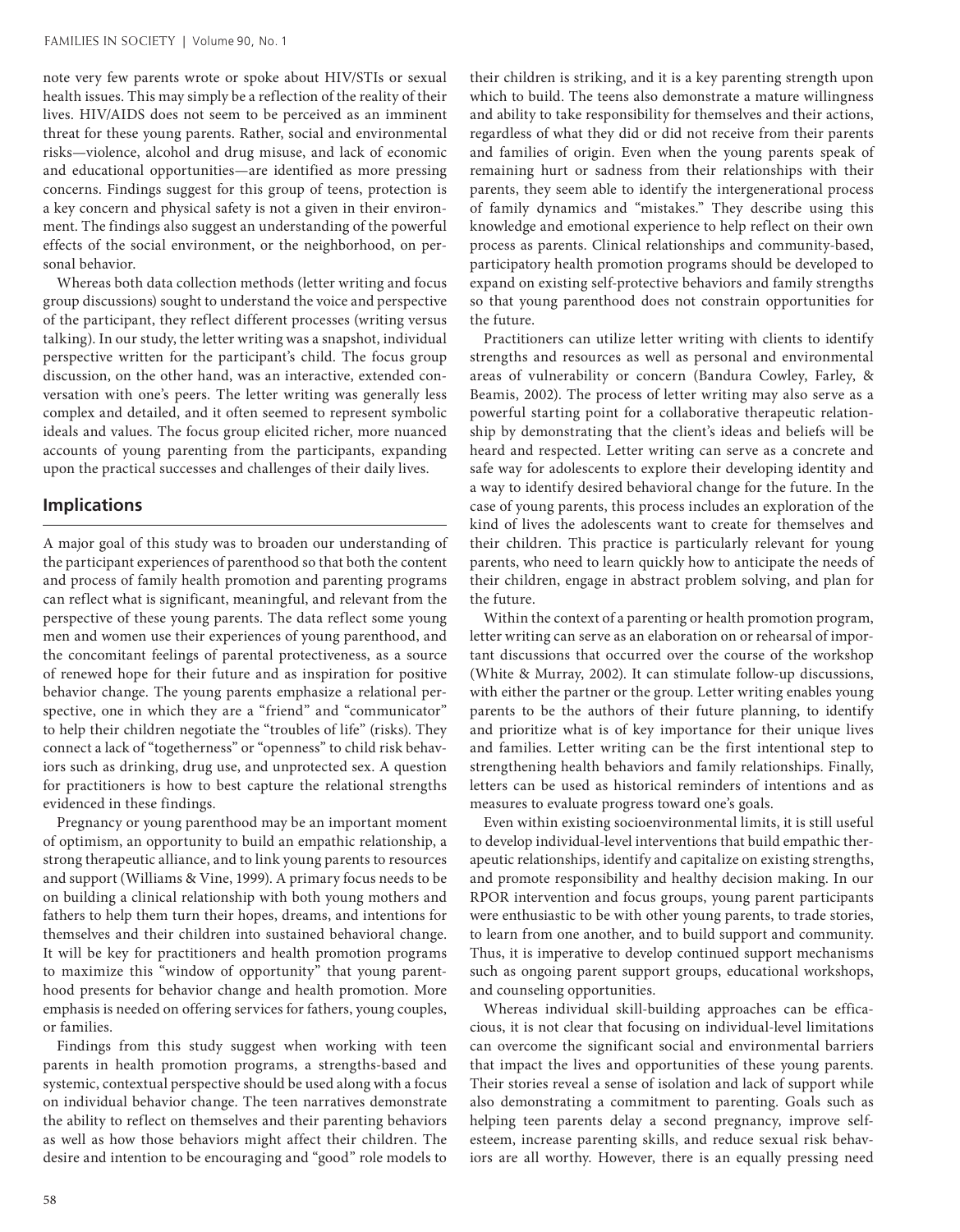to develop programs that identify opportunities for support and strengths in the community. In other words, we need to address the individual-level risk behaviors while also addressing the community-level structural factors that contribute to shaping risk environments. In particular, the social and economic inequities that constrain the lives of young teen parents—access to quality education, health care, family planning, affordable housing, and economic opportunity—need to be addressed.

## **Limitations & Conclusion**

The findings from this study are limited in that the participants represent a specific group of adolescent teen parents, primarily Latino, living in Los Angeles, from low-income, urban neighborhoods who participated in a six-session HIV prevention program. Caution must be taken not to generalize these findings to young parents in other contexts. Selection bias may also be a limitation of this study, because those who chose to participate in the program and/or the focus groups may be more interested in health and parenting than those who declined participation. Further, all of the letters written by the participants were not available to be analyzed; therefore, some viewpoints may have been missed in this discussion. Finally, due to the requirements of the quantitative parent study, the focus group interviews were held after the one-year follow-up assessment. It seems, however, that some of the study's rich relational and contextual/environmental findings were accessible only because the focus groups provided a window into the *lived experience* of parenting over time. Findings from this study increase our understanding of the multidimensional context of young parents' lives and of their perceptions of the impact of parenthood on behavioral change. This, in turn, can better inform our future research questions, clinical health promotion programs, and policy decisions.

#### *References*

- Allen, W. D., & Doherty, W. J. (1996). The responsibilities of fatherhood as perceived by African American teenage fathers. *Families in Society: The Journal of Contemporary Human Services, 77,* 142–155.
- Anderson, N. L. (1987). Computer assisted analysis of textual fieldnote data. *Western Journal of Nursing Research, 9*(4), 626.
- Anderson, N. L. (1990). Pregnancy resolution decisions in juvenile detention. *Archives of Psychiatric Nursing, 4*, 325–331.
- Anderson, N. L. (1999). Perceptions about substance abuse among adolescents in juvenile detention. *Western Journal of Nursing Research, 21*(5), 652–672.
- Anderson, N. L. R., Nyamathi, A., McAvoy, J. A., Conde, F., & Casey, C. (2001). Perceptions about risk for HIV/AIDS among adolescents in juvenile detention. *Western Journal of Nursing Research, 23*(4), 336–359.
- Arenson, J. D. (1994). Strengths and self-perceptions of parenting in adolescent mothers. *Journal of Pediatric Nursing, 9*(4), 251–257.
- Bandura Cowley, C., Farley, T., & Beamis, K. (2002). "Well, maybe I'll try the pill for just a few months . . . " Brief motivational and narrative-based interventions to encourage contraceptive use among adolescents at high risk for early childbearing. *Families, Systems, & Health, 20*(2), 183–204.
- Barlow, J., & Coren, E. (2000). Parenting programmes for improving maternal psychosocial health (Cochrane Review). In *Issue 3, Oxford: Update Software. Cochrane Library.*
- Canter, D., Brown, J., & Groat, L. (1985). A multiple sorting procedure for studying conceptual systems. In M. Brenner, J. Brown, & D. Canter (Eds.), *The research interview: Uses and approaches* (pp. 115–151). Walnut Creek, CA: Altamira.
- Charmaz, K. (2006). *Constructing grounded theory: A practical guide through qualitative analysis.* Thousand Oaks, CA: Sage.
- Coren, E., & Barlow, J. (2001). Individual and group-based parenting programmes for improving psychosocial outcomes for teenage parents and their children (Cochrane Review). *Issue 3, 2001 Oxford: Update Software. Cochrane Library.*
- Coren, E., Barlow, J., & Stewart-Brown, S. (2003). The effectiveness of individual and group-based parenting programmes in improving outcomes for teenage mothers and their children: A systematic review. *Journal of Adolescence, 26,* 79–103.
- Culp, R. E., Culp, A. M., Osofsky, J. D., & Osofsky, H. J. (1991). Adolescent and older mothers' interaction patterns with their six-month-old infant. *Journal of Adolescence, 14,* 195–200.
- Denzin, N. K., & Lincoln, Y. S. (2000). *Handbook of qualitative research* (2nd ed.). Thousand Oaks, CA: Sage.
- Foster, J. (2004). Fatherhood and the meaning of children: An ethnographic study among Puerto Rican partners of adolescent mothers. *Journal of Midwifery & Women's Health, 49*(2), 118–125.
- Henshaw, S. K. (2003). *U.S. teenage pregnancy statistics with comparative statistics for women aged 20–24.* New York: Alan Guttmacher Institute.
- Hughes, C. C. (1992). "Ethnography": What's in a word Process? Product? Promise? *Qualitative Health Research, 2,* 439–450.
- Hughes, M. J. (1997). An exploratory study of young adult Black and Latino males and the factors facilitating their decisions to make positive behavioral changes. *Smith College Studies in Social Work, 67,* 401–414.
- Hunt, G., Joe-Laidler, K., & MacKenzie, K. (2000). "Chillin, being dogged and getting buzzed": Alcohol in the lives of female gang members. *Drugs: Education, Prevention and Policy, 7*(4), 331–353.
- Hunt, G., Joe-Laidler, K., & MacKenzie, K. (2005). Moving into motherhood: Gang girls and controlled risk. *Youth and Society, 36*(3), 333–373.
- Hymes, D. (1974). Sociolinguistics and the ethnography of speaking. In B. G. Blout (Ed.), *Language, culture, and society* (pp. 335–369). Cambridge, MA: Winthrop.
- Ickovics, J. R., Niccolai, L. M., Lewis, J. B., Kershaw, T. S., & Ethier, K. A. (2003). High postpartum rates of sexually transmitted infections among teens: Pregnancy as a window of opportunity for prevention. *Sexually Transmitted Infections, 79,* 469–473.
- Koniak-Griffin, D., & Brecht, M. L. (1997). AIDS risk behaviors, knowledge, and attitudes among pregnant adolescents and young mothers. *Health Education Behavior, 244,* 613–624.
- Koniak-Griffin, D., Lesser, J., Nyamathi, A., Uman, G., Stein, J. A., and Cumberland, W. G. (2003). Project CHARM: An HIV prevention program for adolescent mothers. *Family and Community Health, 26,* 5–20.
- Koniak-Griffin, D., Lesser, J., Uman, G., & Nyamathi, A. (2003). Teen pregnancy, motherhood, and unprotected sexual activity. *Research in Nursing and Health, 26,* 4–19.
- Krueger, R. A., & Casey, M. A. (2000). *Focus groups: A practical guide for applied research*. Thousand Oaks, CA: Sage.
- Lesser, J., Anderson, N., & Koniak-Griffin, D. (1998). "Sometimes you don't feel ready to be an adult or a mom": The experience of adolescent pregnancy. *Journal of Child and Adolescent Psychiatric Nursing, 11,* 7–16.
- Lesser, J., Koniak-Griffin, D., & Anderson, N. (1999). Depressed adolescent mothers' perceptions of their own maternal role. *Issues in Mental Health Nursing, 20,* 1–18.
- Lesser, J., Oakes, R., & Koniak-Griffin, D. (2003). Vulnerable adolescent mothers' perceptions of maternal role and HIV risk. *Health Care for Women International*, *24,* 513–528.
- Lesser, J., Oscos-Sanchez, M. A., Tello, J., & Cardenas, I. (in press). Developing insight into multiple struggles with violence: Narratives of Latino adolescent parents. *Hispanic Healthcare International*.
- Lesser, J., Tello, J., Koniak-Griffin, D., Kappos, B., & Rhys, M. (2001). Young Latino fathers' perceptions of paternal role and risk for HIV/AIDS. *Hispanic Journal of Behavioral Sciences, 23*(3), 327–343.
- Lesser, J., Verdugo, R. L., Koniak-Griffin, D., Tello, J., Kappos, B., & Cumberland, W. G. (2005). Respecting and protecting our relationships: A community research HIV prevention program for teen fathers and mothers. *AIDS Education and Prevention, 17*(4), 347–360.
- Mann, M. B., Pearl, P. T., & Behle, P. D. (2004). Effects of parent education on knowledge and attitudes. *Adolescence, 39*(154), 355–360.
- Marsiglio, W. (1993). Adolescent males' orientation toward paternity and contraception. *Family Planning Perspectives, 25*, 22–31.
- Meade, C. S., & Ickovics, J. R. (2005). Systematic review of sexual risk among pregnant mothering teens in the USA: Pregnancy as an opportunity for integrated prevention of STD and repeat pregnancy. *Social Science & Medicine, 60,* 661–678.
- Miller, J. (2001). *One of the guys: Girls, gangs, and gender.* New York: Oxford University Press.
- Moore, J. W., & Hagedorn, J. M. (1999). What happens to girls in the gang? In M. Chesney-Lind & J. M. Hagedorn (Eds.), *Female gangs in America* (pp. 177–186). Chicago: Lake View.